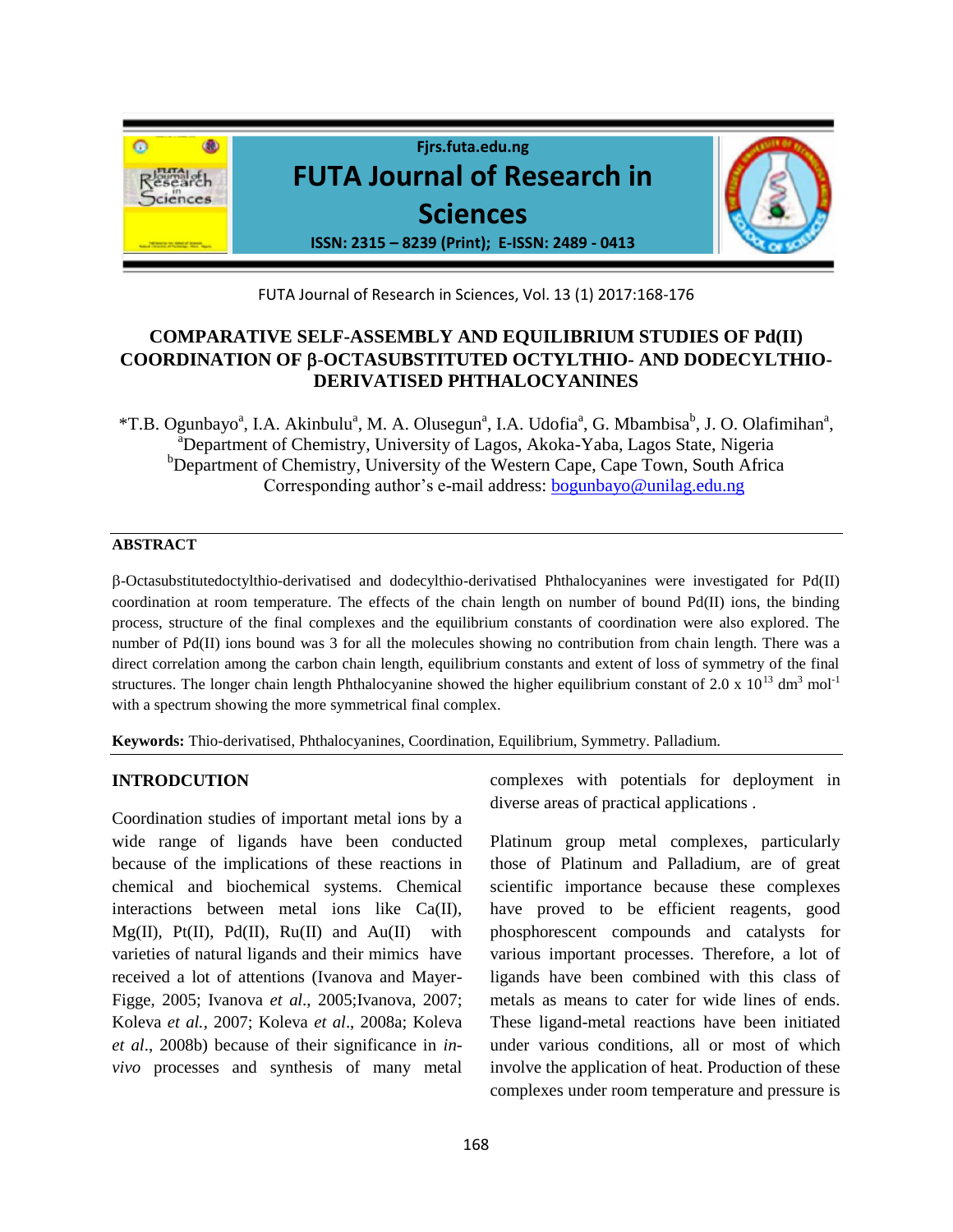a rare a phenomenon. Phthalocyanines, especially those bearing the thio-functionality, are been investigated as ligands for self-assembly interactions with some of these metal ions (Bilgin *et al.*, 2006; Meryem *et al.*, 2006; Kandaz *et al*., 2007).

Phthalocyanines (Pcs), a versatile macrocycle, demonstrate an array of solid-state properties that make them notable examples of adaptable functional organic materials. They have attracted a great deal of attention due to their high chemical inertness, thermal stability, intense color and diverse chemistry associated with the extensive delocalized  $18-\pi$  electron system of the Pc ring. The sulfur atoms, when thio-substituents are present in Pcs, can coordinate with soft metals such as silver(I), palladium(II) and platinum(II) with its lone pairs of electrons at room conditions.

A considerable amount of work has been done in this area and significant roles of molecular framework of phthalocyanines on Pd(II) assembly have been demonstrated. Tetra substituted alkylthio-derivatised metallophthalocyanines (MPcs) have been investigated but the coordinations were hampered by aggregation because of wide inter-substituent gap that allowed ligand-metal-ligand interactions (Bilgin *et al.*, 2006; Meryem *et al.*, 2006; Kandaz *et al*., 2007). Octa substituted alkythio-derivatised phthalocyanines, because of their shorter intersubstituents distance, produced much better results in this area. The point of attachment of the substituents to the ring ( $\alpha$  or  $\beta$ ) and their relative orientation in space influenced the ease of coordination for the same reason with  $\alpha$ substituted analogues coordinating more Pd ions (Ogunbayo and Nyokong, 2009).

The trends observed in these works produced metal-complex assembly with no significant barriers, thereby showing potential for application in design of efficient micro sensing technique and chemo dosimeter and sometimes affording specific thermodynamically favoured self-assembled

complexes at ordinary conditions.The resulting complexes could be of interest in areas such as phosphorescent sensor design and photothermal therapy on one hand and photocatalysis of chemical reactions and Photodynamic therapy (PDT) on the other, depending on how the open shell nature of multiple Pd(II) ions affect the lifetime of excited states  $(S_n \text{ and } T_n)$  of the final complexes. The deployment of polynuclear metal complexes in the electrochemical reduction of oxygen and oxidation of alcohol towards fuel cell development has also been widely reported.

The alkylthio functionalized phthalocyanine ligands used so far have demonstrated molecular recognition for  $Pd(II)$ ,  $Ag(II)$  and  $Pt(II)$  that allowed its spontaneous coordination **(**Gürol *et al*, 1994; Kandaz *et al*, 2007; Ogunbayo and Nyokong, 2009; Ogunbayo et al, 2016; Yarasir *et al*, 2008). A previous work done in this area concentrated on the detail of the assembly processes for both peripheral and non-peripheral thio-substituted phthalocyanines and metallophthalocyanines (Ogunbayo and Nyokong, 2009), while another focused on the effect of the chain length of the thio-substituents on the assembly process of the non-peripherally substituted Pc and the equilibrium position (Ogunbayo et al, 2016). The hallmark of this work is the effect of the chain length of the thiosubstituents on the assembly process of the peripherally thio-substituted Pc and the equilibrium position of the reaction which might serve, among others, as an indicator of the ease of metal ions recovery, if the molecules are deployed for Pd (II) ion metal sensing, extraction and chemodosimetry applications.

## **MATERIALS AND METHODS**

## **Materials and equipment**

2,3,9,10,16,17,23,24,-octakis (octylthio) phthalocyanine (**1**) and 2,3,9,10,16,17,23,24, octakis (dodecylthio) phthalocyanine (**2**) (**Figure 1**) were synthesized according to literature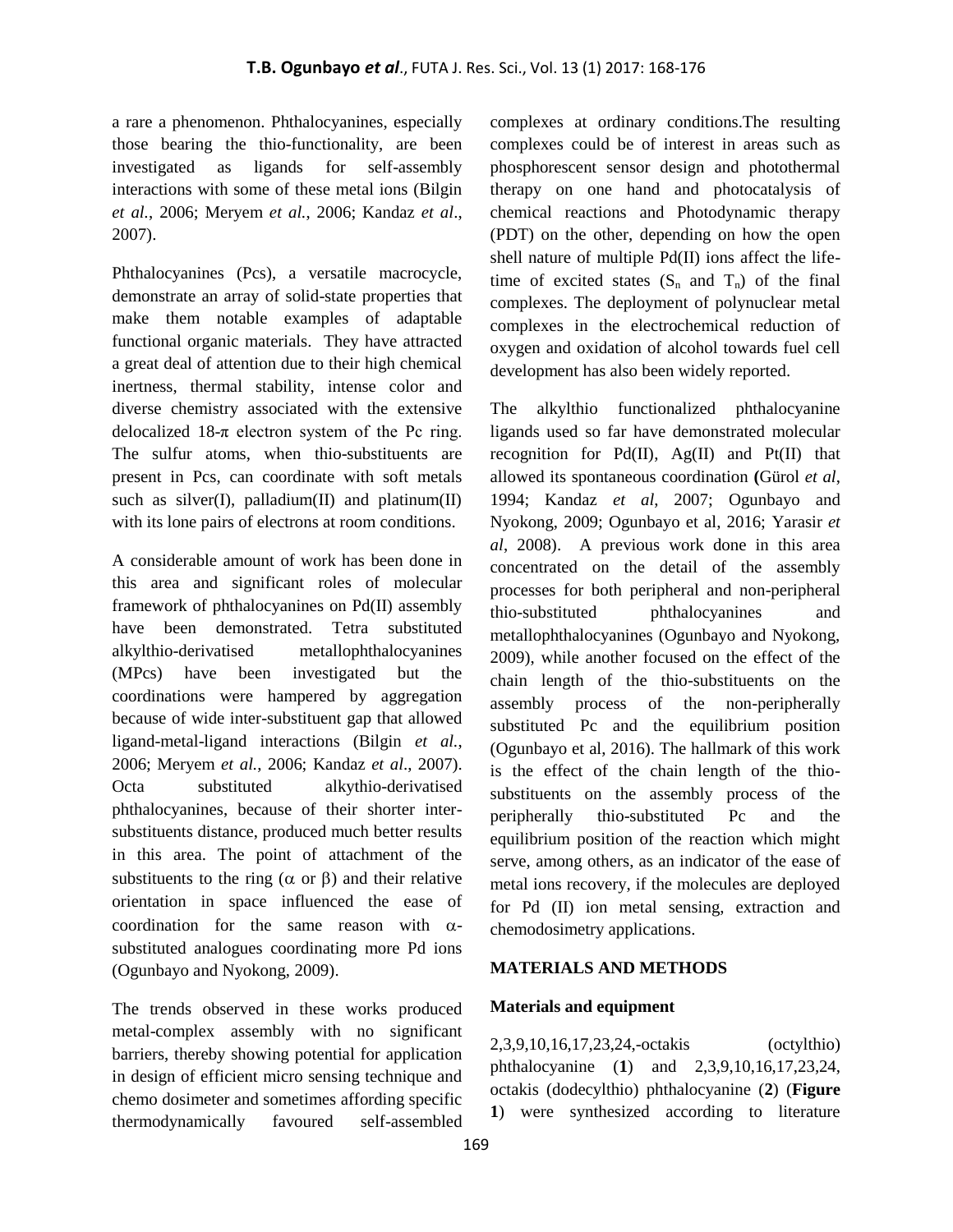(Ogunbayo and Nyokong, 2010). Dichloromethane (DCM) and palladium (II) chloride were purchased from Sigma-Aldrich. Ethanol was purchased from Merck. UV-Vis spectra were recorded on a Cary 500 UV/Vis/NIR spectrophotometer.



2:  $R = C_{12}H_{25}$ 

**Figure 1:** Strcuture of 2,3,9,10,16,17,23,24, octakis(octylthio)phthalocyanine (**1**) and 2,3,9,10,16,17,23,24,

octakis(dodecylthio)phthalocyanine (**2**)

### **Palladium ions Assembly and Equilibrium Studies**

For all studies,  $PdCl<sub>2</sub>$  was dissolved in ethanol and the Pcs in DCM. In order to minimize dilution effects,  $PdCl<sub>2</sub> stock solution (0.1 M) were added$ in microliters to the 2 mL of the Pc solution. For binding and kinetic studies, gradual addition of PdCl<sub>2</sub> solution was done and response monitored from spectroscopic changes. Varying amount of PdCl<sub>2</sub> stock solution was added to a fixed concentration (5 x  $10^{-6}$  M) of the Pc derivatives to form various PdCl<sub>2</sub> concentrations (from 2 x  $10^{-5}$ ) to 2 x  $10^{-4}$  M), and the absorbance changes accompanying each addition monitored.

The steady increase in absorbance at the  $\lambda_{\text{max}}$  of Pd bound Pc (product) with increase in Pd (II) ion concentration was noted and used in the determination of the binding constant, as well as number of bound Pd (II) ions, according to equation 1(Ogunbayo and Nyokong, 2009).

$$
log\left[\frac{(A_{eq}-A_o)}{(A_{\infty}-A_{eq})}\right] = log K + n log[Pd^{2+}] \quad (1)
$$

Where  $A_{eq}$  is the equilibrium absorbance of the Pd-bound Pc (product). This was the final absorbance of the product after each addition of  $PdCl<sub>2</sub>$  solution to the reaction.  $A<sub>o</sub>$ , is the initial absorbance, before any  $PdCl<sub>2</sub>$  addition, at the wavelength at which the product was monitored; and  $A_{\infty}$  is the maximum attainable absorbance of the product taken when further addition of  $PdCl<sub>2</sub>$ to the reaction mixture no longer resulted in spectral changes. K is the binding constant, while n is the number of bound  $Pd^{2+}$  ions.

#### **RESULTS AND DISCUSSIONS**

#### **Pd(II) ion Assembly**

The original spectra of the two molecules **1**(Pc- $S(C_8H_{17})_8$  and **2** (Pc-S(C<sub>12</sub>H<sub>25</sub>)<sub>8</sub>) are shown in Figure 2. The similarity of the spectra means the length of chain has no effect on the spectra (Ogunbayo and Nyokong, 2010).



**Figure 2:** UV-Vis spectra of  $1(Pe-S(C_8H_{17})_8)$  and **2**(Pc-S( $C_{12}H_{25}$ )<sub>8</sub>)in DCM

The Q band, which is the band for  $S_0 \rightarrow S_1$ transitions, of the ligands were split since there was no metal in the cavity.The spectra generated on the addition of Pd(II) ions to Pc **1** are shown in Figure 3. The absorption spectra of the Pc before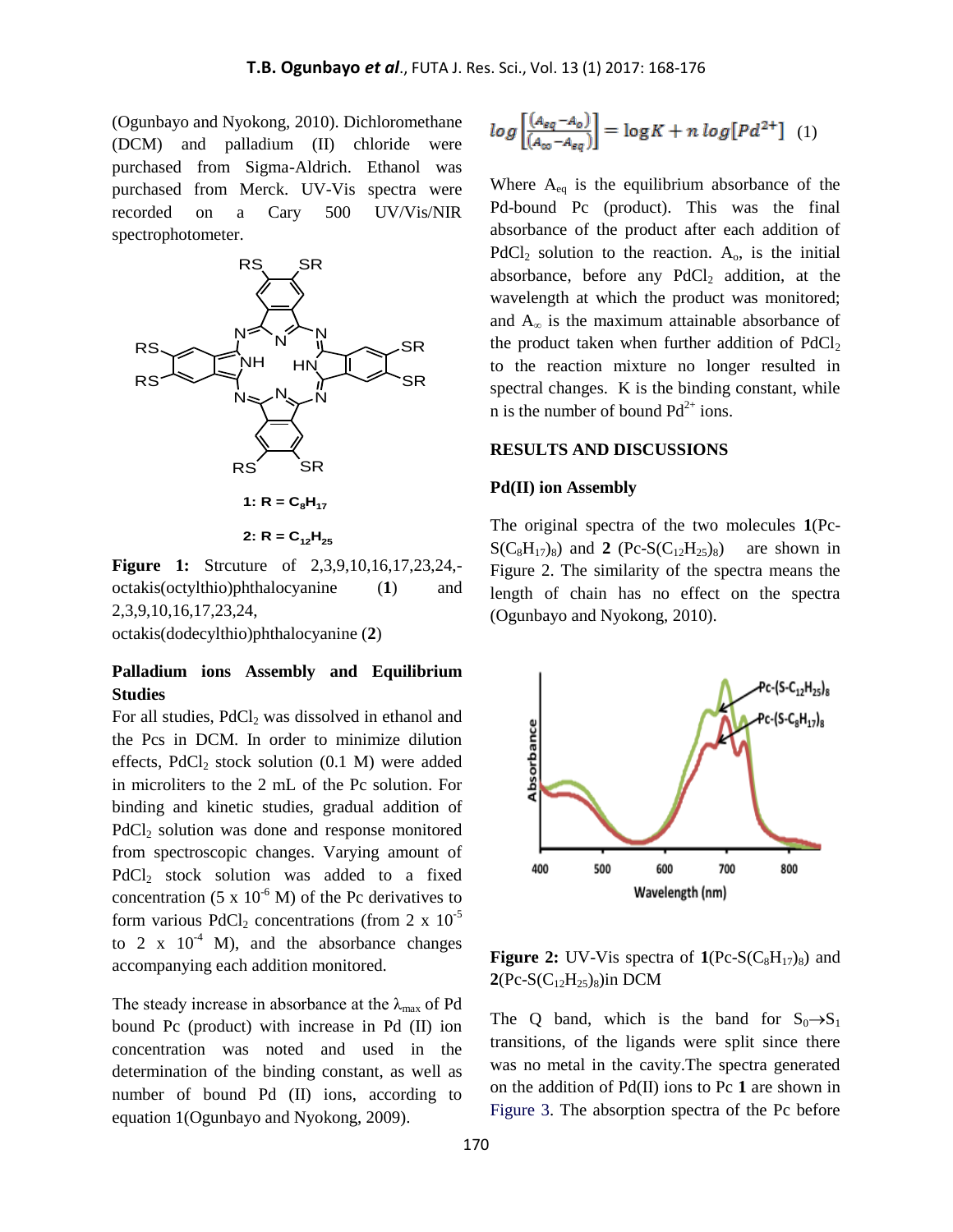the addition of Pd(II) ions are shown in black in all the figures and the final spectra in green. Titration of **1** with Pd(II) ions caused the gradual disappearance of the peaks at 707 nm and 736 nm with simultaneous gain of prominence by the peak around 719 nm (Figure 3a). This could only be due to insertion of metal into the cavity of the Pc, because the final spectrum was comparable to that of metallated phthalocyanines (Figure 3c). The spectral changes could not be due to symmetric substitution of the Pd ions on the ring since a split Q band would still be observed if this was the case.

Additional Pd(II) ions resulted in broadening of the 719 nm peak with a peak appearing at 706 nm and the original peak at 719 nm was blue-shifted to around 697 nm. Along with this was the reduction of the intensity of the peak at 664 nm (Figure 3b). The blue shift was due to the engagement of the lone pair of electron on sulphur by a new peripherally bound Pd(II) on the Pc, reducing the mesomeric effect of sulphur lone pairs on the electron density in the ring. The broadening of the peak could be due to loss of symmetry due to uneven attachment of a Pd(II) ion to a side of the phthalocyanine ring.

Further addition of the ions led to the reduction of the broadening of the peak and appearance of another peak around 740 nm (Figure 3c). The spectral changes, the split of the Q-band, in Figure 3c gave the impression of another form of loss of symmetry, but might be due to the attachment of another Pd(II) ion. A simultaneous blue shift of the Q-band, with reduction in broadening, would be an ideal observation, since the mesomeric contribution from the lone-pair donating sulphur would be eliminated. But this was not the case, probably because the broadening, due to loss of symmetry, masked such shift. These changes could all together be interpreted to mean a change in symmetry on the attachment of the second peripheral Palladium. No further changes were observed on further addition of the ions.



**Figure 3:** UV–Vis spectral changes observed on addition of PdCl<sub>2</sub> in ethanol to **1** in DCM**.** (a)  $Pd^{2+}$ ion insertion into the cavity (b) First peripheral  $Pd^{2+}$  ion attachment (c) Second peripheral  $Pd^{2+}$  ion attachment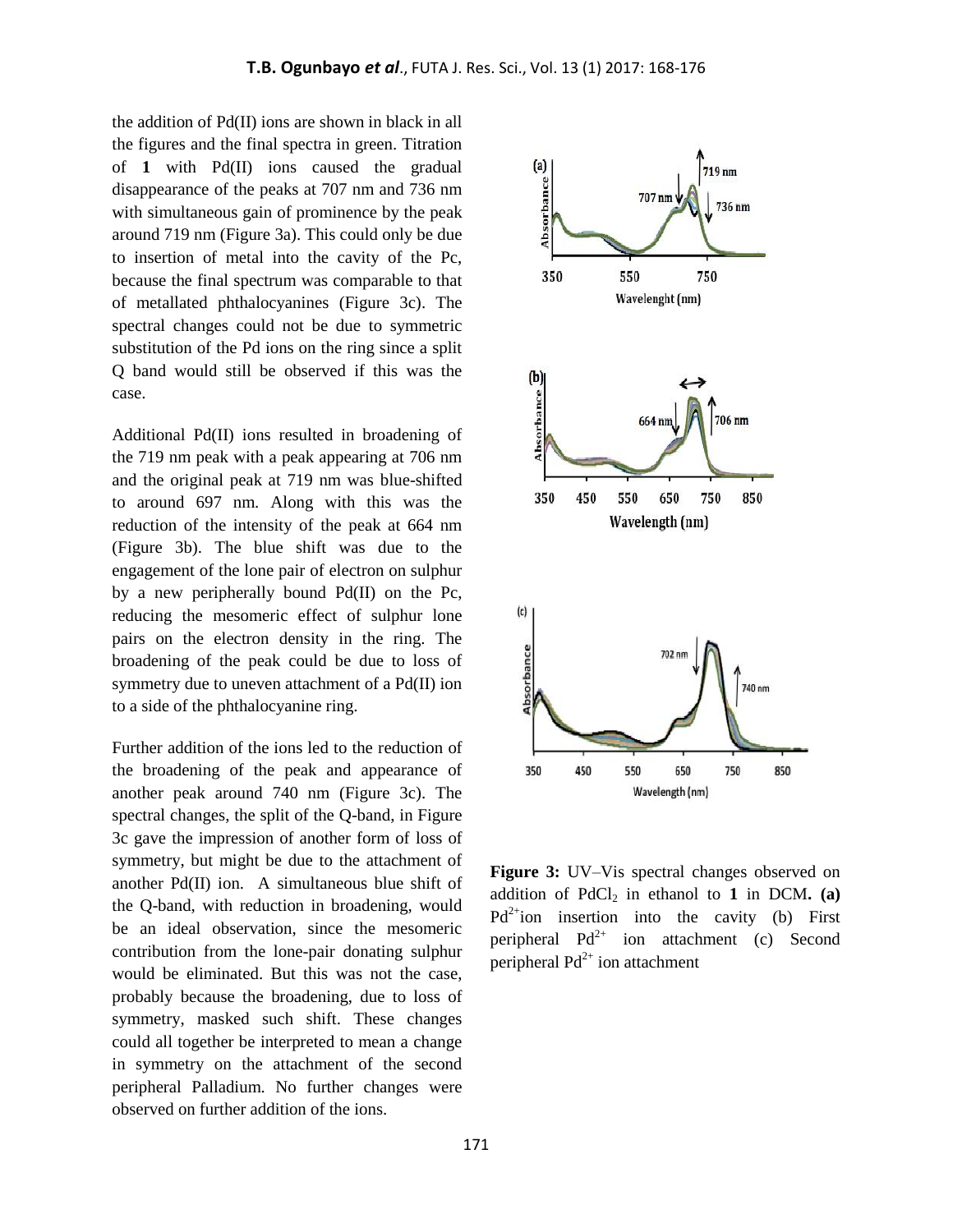

**Figure 4:** UV–Vis spectral changes observed on addition of  $PdCl_2$  in ethanol to 2 in DCM**.** (a)  $Pd^{2+}$ on insertion into the cavity (b) First peripheral  $Pd^{2+}$  ion attachment (c) Second peripheral  $Pd^{2+}$  ion attachment .

For Pc **2**, the processes apparently took the same form as **1**, with the insertion of metal into the cavity of the phthalocyanine observed through the reduction in the intensity of the split peaks around 707 nm and 736 nm and appearance of a new one in the middle at around 719 nm (Figure 4a), representing a transition to a planar configuration of metallated phthalocyanine (Ogunbayo and Nyokong, 2010). Further addition of Pd(II) ions led to spectral changes shown in Figure 4b. The broadening of the Q-band observed in **1** (Figure 3b**)** was also observed here, but this happened through increase in absorbance at around 714 nm. The final shape suggests loss of symmetry, due to attachment of the first peripheral Pd(II) ions. In Figure 4c, the increase in absorbance noticed at 740 nm in **1** was observed around 758 nm but with less prominence. Instead of a decrease in absorbance, observed in **1** around 702 nm, an increase in absorbance around 681 nm was noticed in **2**. This difference most likely means a different symmetry configuration from what was noticed in **1** on attachment of the second Palladium ion.

### **Equilibrium Studies**

Using equation 1, a plot of  $log{(A_{eq}-A_o)/(A_{\infty} - \frac{1}{2}A_o)}$  $A_{eq}$ } versus log[Pd<sup>2+</sup>], Figure 5, shows that the binding gave an equilibrium constant of  $K = 1.25$  $x 10^{12}$  dm<sup>3</sup> mol<sup>-1</sup> and n of 3 for **1** (Figure 5a). This shows that the number of Palladium ions coordinated to ligand **1** was 3.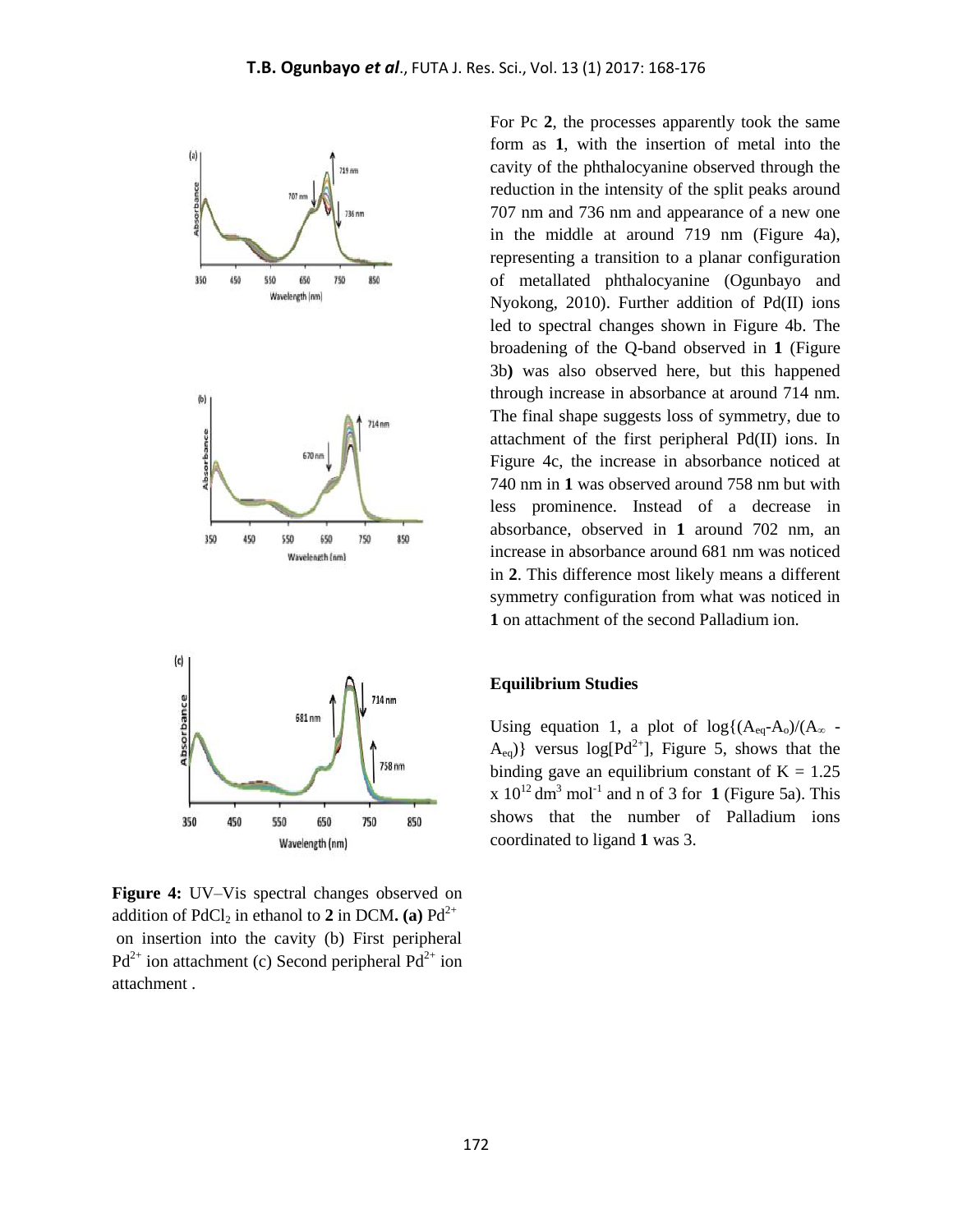

constants are different. For ligand **2**, the same plot gave an equilibrium constant of 2.0 x  $10^{13}$  $dm<sup>3</sup>$  mol<sup>-1</sup> (Figure 5b) and n value of 3, represented by scheme **1**.

 $H_2Pc \xrightarrow{\text{3Pd(II)}} PC(Pd)_2$ 

**Scheme 1**. Overall Process involved in Pd(II) coordination to the ligands



**Figure 5:** A plot of  $log{(A_{eq}-A_0)/(A_{\infty} - A_{eq})}$ versus  $log[**Pd**<sup>2+</sup>]$  for (a) **1** (b) **2** in DCM

This same number was obtained for octapentylthio substituted metal-free phthalocyanines (Ogunbayo and Nyokong**,** 2009), showing that increase in the number of carbon in the substituent chain from five to eight did not affect the number of bound Pd(II), though the symmetry and equilibrium

**Figure 6:** Comparison of UV-Vis spectra of (a) Initial Pc **1**, **2** and their 5-carbon chain analogue from previous work (Ogunbayo and Nyokong**,**  2009) (b) final Pd-Pc assembly of **1**, **2** and their 5 carbon chain analogue from previous work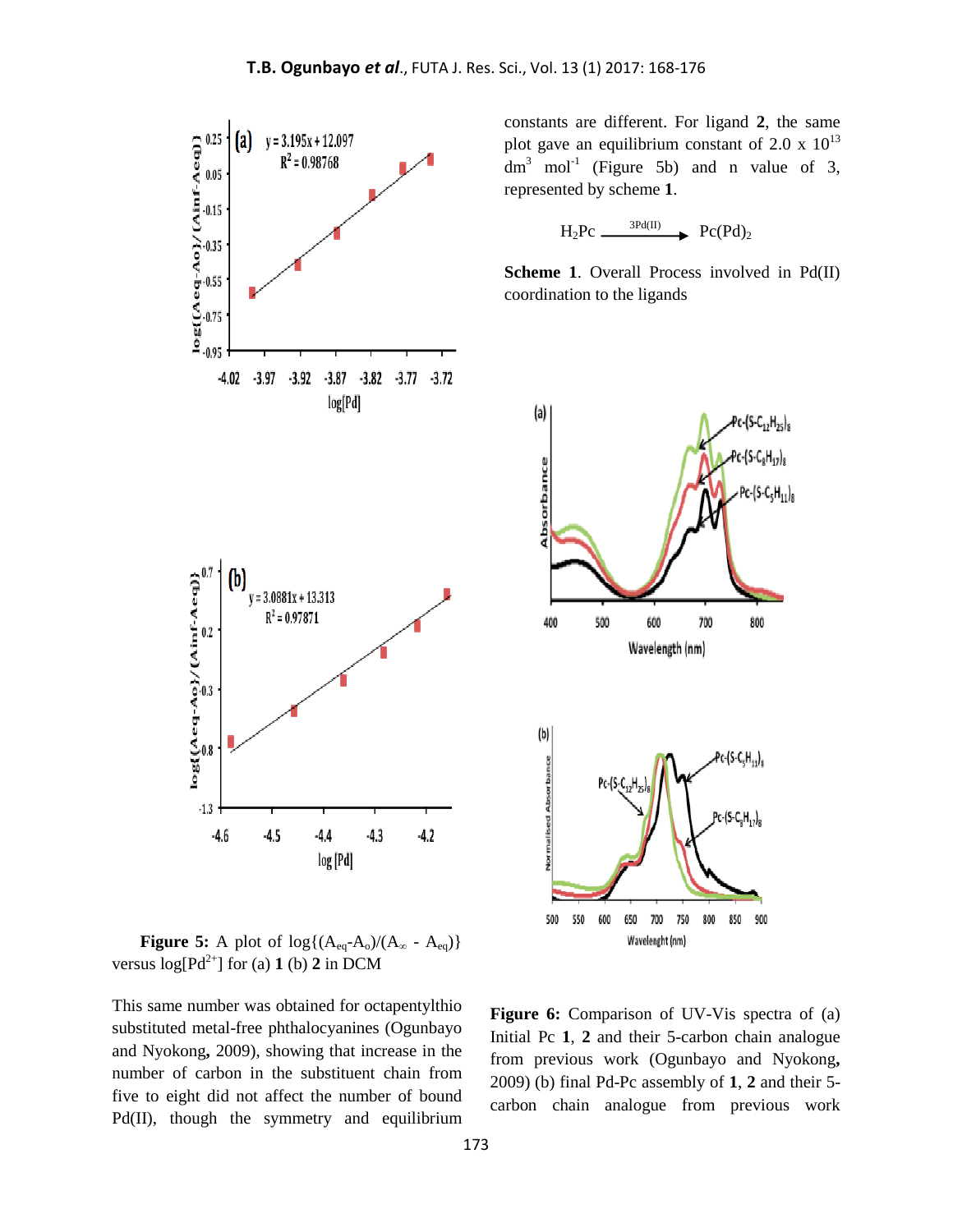### (Ogunbayo and Nyokong**,** 2009).

The numbers of Pd(II) ions bound to a molecule of phthalocyanine were the same for the two phthalocyanine ligands under investigation in this work. The same number of Pd(II) was coordinated to similar analogue with a shorter carbon chain (penthylthio-derivatised) in our previous work (Ogunbayo and Nyokong**,** 2009) suggesting the number of Pd(II) ions coordinated was not affected by the length of the chain. However, the final spectra of the three complexes as shown in Figure 6b and their equilibrium constants showed that the chain lengths had interesting effect on the final structures and strength of the interactions between the ligands and the Pd(II) ions.

For the purpose of clear comparison, the original spectra of the two phthalocynaines in this work and that of the molecule from our previous work are overlaid (Figure 6a), with absorbance normalized for clear visibility. The same overlay was done for the final spectra (Figure 6b). The spectra of these three meta-free phthalocynaines are the same, showing that the length of the chain had no effect on the spectra of the molecules before coordination (Figure 6a). But the final spectra of their corresponding complexes, shown in Figure 6b, showed that the final complexes, in spite of their coordination to the same number of Pd(II) ions (Figure 5), do not have the same structure. This could be deduced from the obvious differences in their respective spectra, in spite of the similarity in the original spectra.

The spectra, due to the split nature of the Q-band, showed loss of symmetry in the three final complexes. However, the extent of the split and the relative intensities of the two peak for each of the complexes and their positions showed that the loss of symmetry were of different forms, with structural influence coming from the length of the carbon chain. This is also consistent with the values of equilibrium constants, which increased with increase in the length of the carbon chain.

The pentylthio-derivatised Pc has the lowest equilibrium constant of 5.7 x  $10^{10}$  dm<sup>3</sup> mol<sup>-1</sup> (Ogunbayo and Nyokong**,** 2009) and the spectrum of its complex showed the most pronounced loss of symmetry (Figure 6b). The octylthio-derivatised Pc and the dodecylthio analogue have equilibrium constants of 1.25 x  $10^{12}$  dm<sup>3</sup> mol<sup>-1</sup> and 2.0 x  $10^{13}$  $dm<sup>3</sup>$  mol<sup>-1</sup> respectively. Interestingly, their spectra showed less pronounced loss of symmetry, compared to their pentylthio analogue, with the dodecylthio analogue displaying the least loss of symmetry along with the highest equilibrium constant.

It's clear that one of the three Pd(II) ions is in the cavity for the three Pcs but the relative positions of the two on the periphery is obviously dictated by the chain length. This is inferred from the comparison of the spectra that represent the completion of the metal insertion into the cavity (Figures. 3a and 4a) and coordination of the first metal onto the periphery (Figures. 3b and 4b). The comparison shows that the structures are similar after insertion of palladium into the cavity. The major divergence in behavior started on attachment of the first metal onto the periphery, showing that the symmetry started getting affected by the first peripheral metal. This would help inform the position of the second one.

The correlation between chain length on one hand and equilibrium constants and extent of the loss of symmetry on the other might be seen as counterintuitive since longer chain would be expected to disrupt molecular symmetry. But in this case it means that the longer the length of the chain the better the symmetry restoration of the final complex and the more the equilibrium position favors the complex formation.

#### **CONCLUSION**

Pd(II) ion coordination studies of  $\beta$ -Octasubstituted octyl and dodecylthio-derivatised phthalocynaines were carried out with particular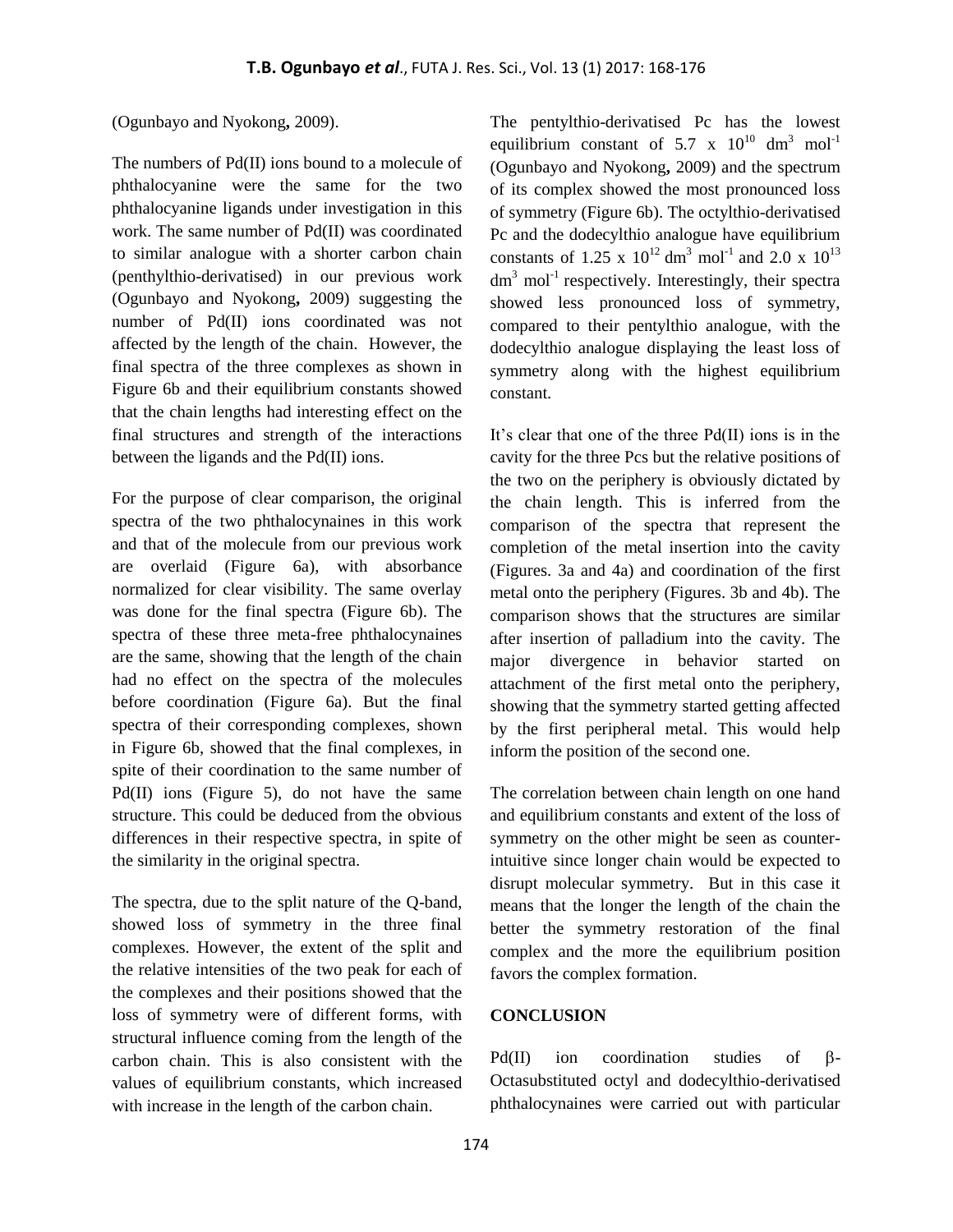attention to the effect of their chain lengths on the coordination process and the equilibrium constants of the reactions. The results obtained from an earlier work on five carbon-chain thio-substituent  $H_2$ Pc,  $\beta$ -Octasubstituted pentylthio-derivatised Phthalocyanine was included, to allow a trend to be charted on the effect of chain lengths on the binding sequence, equilibrium constants and symmetry of the final complexes.A trend was established between the chain length and equilibrium constant of the reactions with longest chain showing the highest equilibrium constant. This same trend was demonstrated in the symmetry of the final complexes with the shortest chain phthalocyanine showing the most pronounced loss of symmetry.This trend is evidence that symmetrical multinuclear complexes are best designed using long chain ligands. In addition the longer the chain length, the more the thio-derivatised phthalocyanines become unsuitable for Pd(II) ions extraction and dosimetry.

## **REFERENCES**

**Bilgin, A., Mendi, A. and Yildiz, U.** (2006).

Novel phthalocyanine polymers with very flexible pentathiatetraethylene units.*Polymer*. 47:8462-8473.

**Gürol, L., Ahsen, V., Bekaroglu, Ö.** (1994).

Synthesis of Tetraalkylthio-substituted Phthalocyanines and their Complexation with  $Ag<sup>I</sup>$  and Pd<sup>II</sup>. *J. Chem. Soc. Dalton Trans.* 497-500.

**Ivanova, B.B. and Mayer-Figge, H.** (2005).

Crystal structure and solid state IR-LD analysis of a mononuclear Cu(II) complex of 4 aminopyridine. *J. Coord. Chem*. 58:653-659.

### **Ivanova, B.B., Arnaudov, M.G. and Mayer-**

**Figge, H.** (2005). Molecular spectral analysis and crystal structure of the 4-aminopyridinium tetrachloropalladate(II) complex salt. *Polyhedron*. 24:1624-1630.

**Ivanova, B.B. (2007)**. Gold(III) complex of

caffeine: Synthesis, isolation and spectroscopic characterization. *Turkish J. Chem.*31:97-103.

**Kandaz, M., Cetin, H.S., Koca, A. and Ozkaya, R.** (2007). Metal ion sensing multi-functional differently octasubstitutedionophore chiral metallophthalocyanines: Synthesis, characterization, spectroscopy, and electrochemistry.*Dyes Pigments.*74:298-305.

**Koleva, B.B., Kolev, T., Lamshöft, M. and Spiteller, M.** (2008a).Synthesis Spectroscopic analysis and structure deduction of gold(III), palladium(II) and platinum(II) complexes with the tripeptideglycyl-l-phenylalanyl-glycine. *Trans. Met. Chem.*33:911-919.

**Koleva, B.B., Kolev, T., Zareva, S. and Spiteller, M.** (2007).The dipeptide alanylphenylalanine (H-Ala-Phe-OH) protonation and coordination ability with Au(III). *J. Mol. Struct.*831:165-173.

- **Koleva, B.B., Kolev, T., Zareva, S. and Spiteller, M.** (2008b).New Au(III), Pt(II) and Pd(II) complexes with glycyl-containing homopeptides. *J. Coord. Chem.*61:3534-3548.
- **Meryem, N.Y., Kandaz, M., Koca, A. and Salih, B.** (2006).Functional alcohol-soluble doubledecker phthalocyanines: synthesis, characterization, electrochemistry and peripheral metal ion binding. *J. PorphyrinsPhthalocyanines.* 10:1022-1033.
- **Ogunbayo, T. B., Akinbulu, I. A., Mbambisa, G., Olusegun, M. A., Olafimihan, J. O.** (2016). Synthesis, characterization and Pd(II) ions coordination and equilibrium studies of the  $\alpha$ -octasubstituted octylthio- and dodecylthio-derivatized phthalocyanines. *Ife Journal of science*, 18:775-787.

## **Ogunbayo, T.B. and Nyokong, T.**

(2009).Synthesis and Pd(II) binding studies of octasubstituted alkyl thioderivatisedphthalocyanines. *Polyhedron.*  28:2710-2718.

### **Ogunbayo, T.B. and Nyokong, T.** (2010).

Photophysical and photochemical properties of Ni(II), Pd(II) and Pt(II) aryloxo and alkylthioderivatisedphthalocyanine. *Journal of*